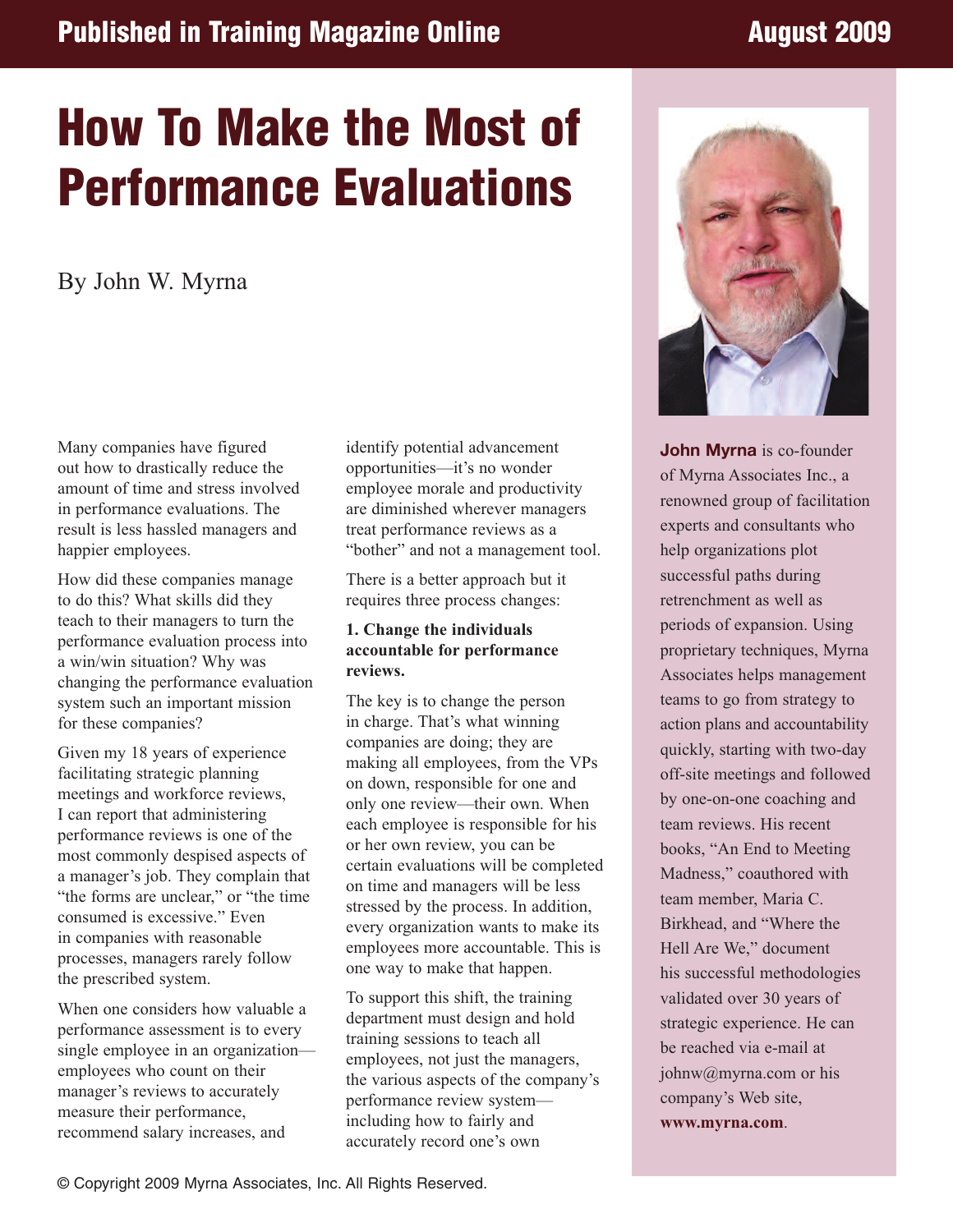performance as well as areas of needed improvement.

#### **2. Change the information that is documented in job descriptions.**

Too many job descriptions are focused on activities rather than results. Consequently, performance reviews of incumbents measure activities rather than results. Motion is not the same as progress. So job descriptions need to be changed.

The goal is to have each employee identify the three to five results he or she is expected to deliver—not activities they perform, but results they achieve.

The training department in most companies is well equipped to lead this kind of exercise. Or, outside resources can be hired to accomplish this activity.

During the training, ask your company's employees to answer the following questions and complete the process:

- 1. What is the most important result you're paid to produce. (For example, a sales rep is paid to produce sales today and to fill the pipeline for sales tomorrow.)
- 2. How is success measured for that result? (For example, a sales rep is measured by meeting the monthly sales quota, plus adding new customers, plus increasing the average sales per customer.)
- 3. What are the specific expectations for each metric? (For example, a sales rep is responsible for \$200,000 in sales per month, or two major new customers per quarter or an increase of 20 percent in the average sales per existing customer.)

Then have them answer these questions for the second, third, fourth, and fifth most important results.

Once the job description is filled in with these criteria, and these criteria only, employees will know how they can win and will be more empowered.

The next important step in every job description is to define the other three boundaries within which all employees in your company must operate: The budget, the levels of authority they have to take action, and the laws and company values they must abide by.

Here is a schematic of how this job description works.

**• Inform.** The employee is expected to recognize that action is required, to decide on an appropriate action, to take it and then to inform his or her superiors about the decision and action. For the managers of these individuals, there is still value in reviewing each decision to fine-tune his or her judgment. While the action taken usually works, it may not be the very best choice. This evaluation, after the action, will help them improve future decisions.



### **3. Change the perception of the responsibility/authority dynamics.**

The challenge is that people think about their jobs as monoliths; instead every position is a blend of responsibilities, some that require a high level of authority while other areas do not.

There are five levels of authority:

- **Wait.** The employee is not expected to even recognize that action needs to be taken. This is the most basic level of management – pure supervision.
- **• Ask.** The employee is expected to recognize that some sort of action should be taken but not to know what that action should be  $-$  so they ask.
- **Propose.** Not only is the employee expected to recognize that some action is required, he or she is expected to offer a suggestion as to the kind of action that should be taken.

• **Act.** The employee is expected to recognize that action is required, to decide on the best action, and to execute it well with a high level of autonomy. This is the ultimate level of trust bestowed on an individual by his management: "Just use your best judgment."

Creating an Authority Table for each job completes the empowerment frame and provides a basis for the performance review.

By helping change these three aspects to the performance review system, and training everyone in the organization to be accountable and responsible for his or her own reviews, you can help your management create a dynamic and empowered workforce for today and unleash their potential leaders for tomorrow.

From where does authority derive? It is earned by the employee's demonstrated competence. To be promoted or hired for a position, the employee must have the competence